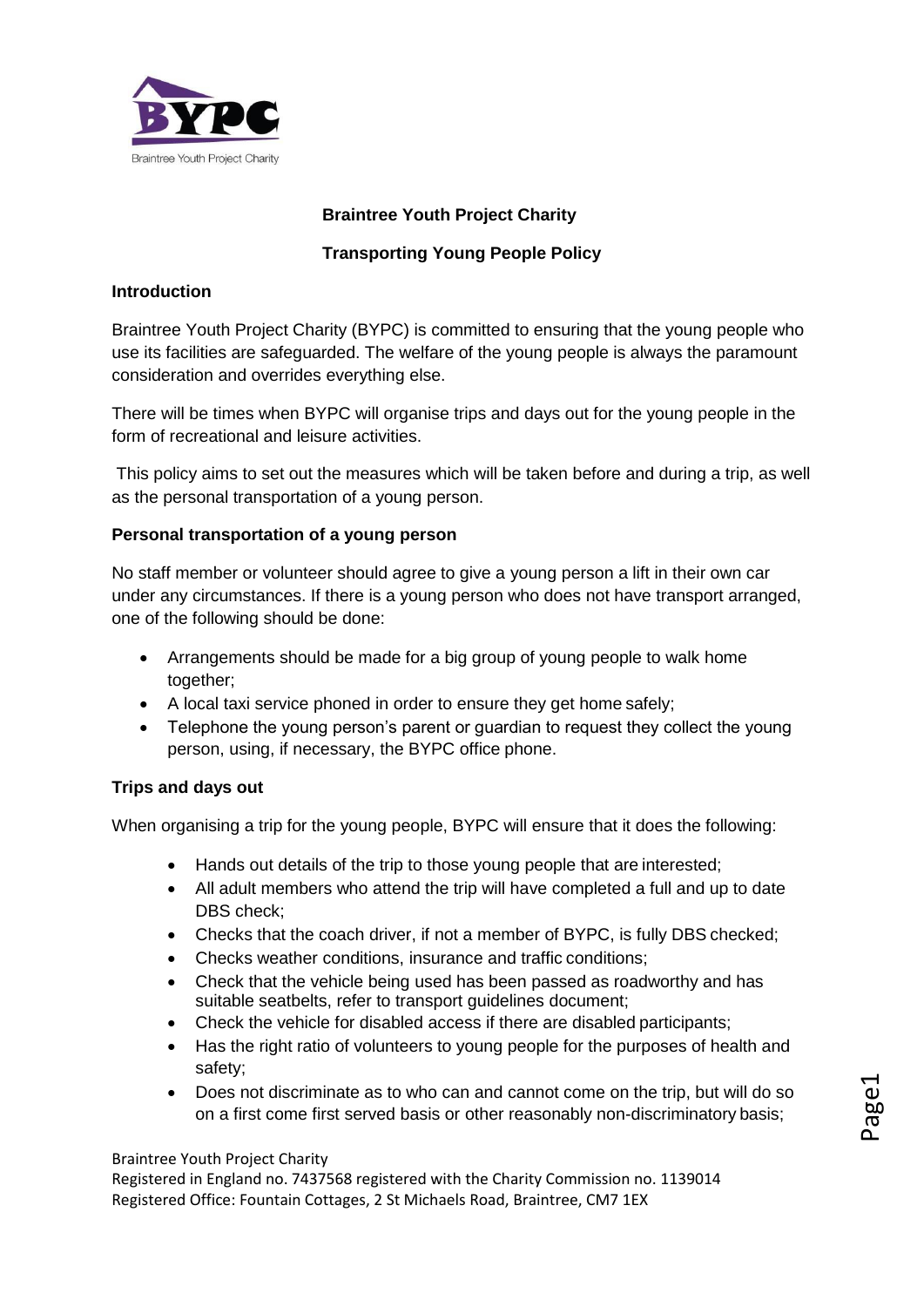

- Supervises the young people during the duration of the trip;
- Researches the location and tries to highlight any potential risks or hazards before arriving by carrying out a risk assessment;
- Carries a register on the day in order to be able to account for everybody attending the trip.

### **Supervision**

BYPC will ensure that the ratio of volunteers to young people is within the legal requirements for the trip. The requirements depend upon the age of the young people. For those aged 13- 18, one volunteer will be responsible for the care of a maximum of ten young people.

BYPC will take into account any special needs of the young people, the duration of the trip, any potential problems that could arise, the age of the young people attending the trip and the experience of those who are supervising. By taking these things into account, BYPC will ensure that the welfare of the young person is always safeguarded.

#### **Informing Parents/Guardians**

BYPC will ensure that parents are informed well in advance of the proposed trip and will aim to provide as much information as is reasonably possible at the time the consent forms are sent home.

Information should include timings of the trip, pick up and drop off points, the destination, contact details of the organiser of the trip, written details about BYPC and what we do. Parents must also give their consent for any photographs to be taken. If permission is declined, then under no circumstances must the young person in question be included in a photograph.

BYPC will offer the parents/guardians the opportunity to ask any questions or raise any concerns that they have. If a face to face meeting would be preferred, then the Youth Worker or Centre Manager will contact the parents directly to arrange a suitable date and time.

#### **Talking to the young people**

When thinking about organising a trip for the young people, it is really important to take into account their views and preferences. The Youth Info Board is the place where the young people have the opportunity to put in reasonable and realistic requests for locations and activities.

During the trip, the importance of safety and good behaviour must be stressed to the young people. An explanation will be given to them about why certain things are being done, such as checking of equipment, asking for them to be quiet when giving instructions.

#### Braintree Youth Project Charity

Registered in England no. 7437568 registered with the Charity Commission no. 1139014 Registered Office: Fountain Cottages, 2 St Michaels Road, Braintree, CM7 1EX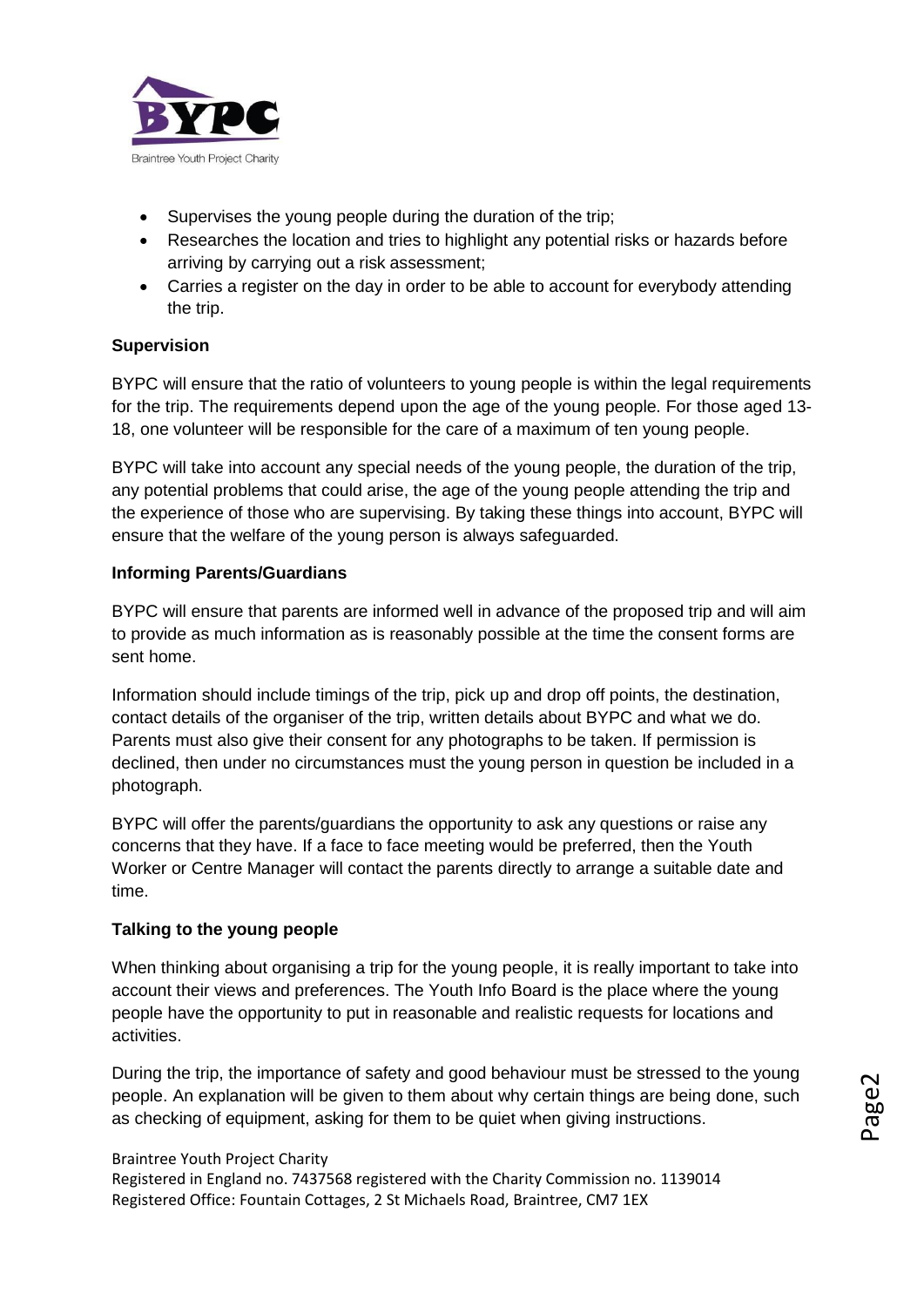

The young people should always be given the opportunity to raise any concerns that they may have with the Youth Worker or Centre Manager. If they wish to have such a meeting, there must always be at least two adult members of BYPC present, to comply with safeguarding. The young person must be given the chance to bring along a friend or parent to the meeting to be able to discuss openly and fairly what they are concerned about.

# **Emergency planning**

As far as possible, BYPC will try to ensure that there are plans in place for any or all of the following incidents.

**Injury**-BYPC will always attempt to ensure that a first aider and a first aid box accompany the young people on the trip. If an injury should occur during the trip, then the first aider will do as much as he/she can. If an ambulance is required, then one will be dialled as soon as the requirement is made known.

**Illness-**BYPC will carry on the trip a list of contact details for each attendee, along with any known medical conditions which have been disclosed. BYPC has a duty to respond to any young person who is complaining of feeling unwell and to deal with the situation in a calm and helpful manner.

**Bullying or abuse between young people-**BYPC operates a strict anti-bullying policy at all times. If any young person is seen to be bullying another, then he/she will be given a warning and will be required to sit with an adult member on the coach journey home. If the allegation is thought to be serious and potentially damaging to the victim, then parents will be informed as soon as everybody returns home from the trip. Should the behaviour occur before the trip begins, then the perpetrator may be sent home. The need to prevent or police bullying may result in a disruption to the planned trip and or the normal implementation of policies such as adult-young person ratios.

**Young people making disclosure of abuse-**Any disclosure of abuse must be taken seriously and thoroughly investigated. The information will be immediately passed onto the Safeguarding Co-ordinator, who will then decide the best course of action.

#### **Medical disclosure**

When the consent forms are sent out before the trip occurs, parents/guardians have a legal duty to disclose any known medical condition, allergy or anything else which could potentially affect their child during the trip.

If a young person is required to take medication on a daily basis and will need to do so whilst in the care of BYPC, then they should ensure that it is bought with them. If the young person does not have the required medication, then they will not be allowed to come on the trip.

#### Braintree Youth Project Charity

Registered in England no. 7437568 registered with the Charity Commission no. 1139014 Registered Office: Fountain Cottages, 2 St Michaels Road, Braintree, CM7 1EX